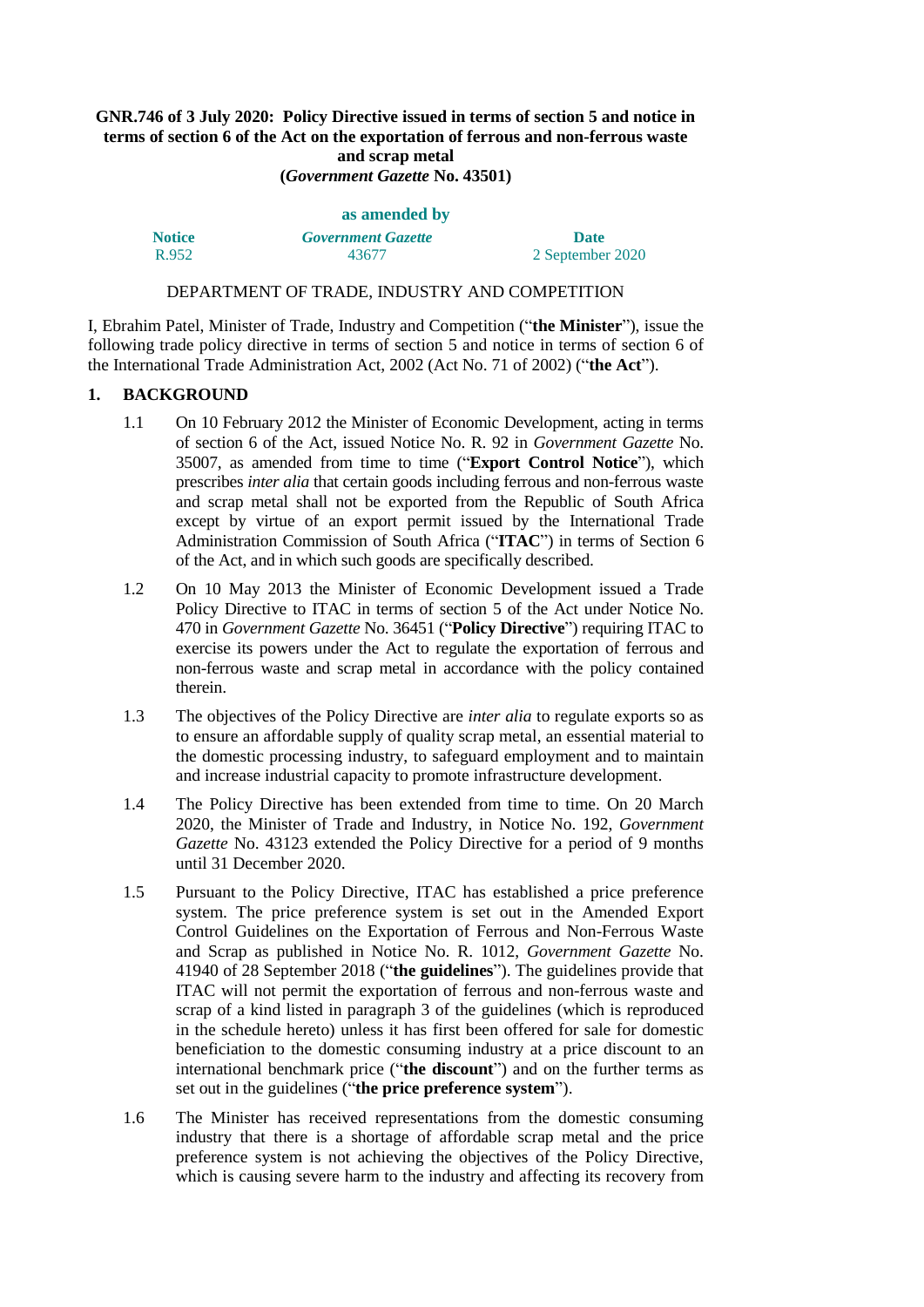the destructive effects of the COVID-19 global pandemic. The representations request that urgent action be taken to remedy the situation.

1.7 While the long-term policy objective of government is to implement an export tax on scrap metal, as announced by the Minister of Finance during his Budget speech in 2019, such work has been interrupted by the COVID-19 pandemic. It is expected that National Treasury's work will re-commence shortly. This Policy Directive and Notice are intended, in the short term, to address the shortage of affordable quality scrap metal and to direct ITAC to investigate whether the price preference system is achieving the objectives of the Policy Directive.

## **2. POLICY DIRECTIVE AND NOTICE**

- 2.1 The Minister hereby issues a Trade Policy Directive in terms of section 5 of the Act that ITAC shall—
	- 2.1.1 as a matter of urgency investigate whether the price preference system is achieving the objectives of the Policy Directive and in particular (but without limitation), whether there is a shortage of scrap metal for the domestic processing industry, whether the discount, delivery and payment terms should be amended and whether another formula should be applied to achieve the objectives ("**the investigation**");
	- 2.1.2 complete the investigation within a period of two months from the date of publication of this Trade Policy Directive and Notice;
	- 2.1.3 if as a result of the investigation ITAC finds that the price preference system requires amendment in order to achieve the objectives of the Policy Directive, amend the price preference system (subject to the terms of the Policy Directive); and
	- 2.1.4 keep the suspension of the operation of the price preference system and the guidelines in place until 2 October 2020 or until the publication of amendments to the price preference system, which ever occurs first, and not accept or process any applications for an export permit for scrap metal made after 3 July 2020, provided that the price preference system and guidelines shall continue to apply to applications made before 3 July 2020, and export permits may be issued in respect of those applications.

[Para. 2.1.4 substituted by GNR.952 of 2 September 2020.]

- 2.2 Notwithstanding the Export Control Notice, the Minister prescribes, in terms of section 6 of the Act, that no ferrous and non-ferrous waste and scrap of a kind listed in the schedule hereto may be exported from the Republic from 3 July 2020 until 2 October 2020 or until the publication of amendments to the price preference system, which ever occurs first, provided that—
	- 2.2.1 ferrous and non-ferrous metals for which export permits were issued:
		- 2.2.1.1 prior to the date of publication of this Trade Policy Directive and Notice; and
		- 2.2.1.2 after the date of publication of this Trade Policy Directive and Notice in respect of applications made before the date of publication of this Trade Policy Directive and Notice,

may be exported;